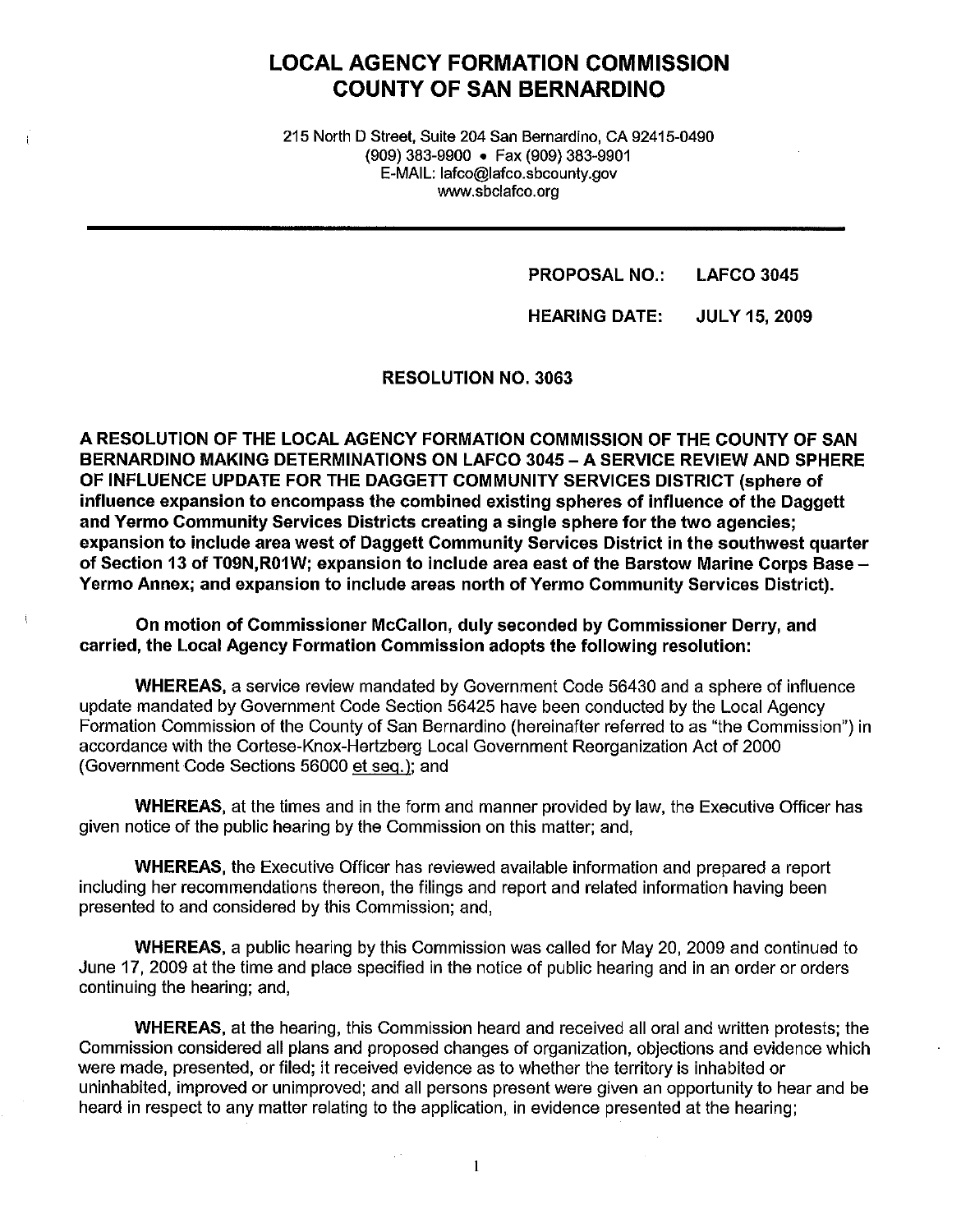**WHEREAS,** a statutory exemption has been issued pursuant to the provisions of the California Environmental Quality Act (CEQA) indicating that this service review and sphere of influence update are statutorily exempt from CEQA and such exemption was adopted by this Commission on June 17, 2009. The Clerk was directed to file a Notice of Exemption within five working days of its adoption;

**WHEREAS,** based on presently existing evidence, facts, and circumstances filed with the Local Agency Formation Commission and considered by this Commission, **it** is determined that the following sphere of influence determinations shall be made for the Daggett Community Services District (hereafter shown as the District):

- (1) Expand the sphere of influence to encompass the combined existing spheres of influence of the Daggett and Yermo Community Services Districts creating a single sphere for the two agencies;
- (2) Expand the sphere of influence to include area west of Daggett Community Services District in the southwest quarter of Section 13 of T09N, R01W;
- (3) Expand the sphere of influence to include the privately owned properties area east of the Barstow Marine Corps Base - Yermo Annex; and
- (4) Expand the sphere of influence to include areas north of Yermo Community Services District which are peninsulas within the existing district

as more specifically depicted on the maps attached hereto as Exhibit "A", "A-1", "A-2", "A-3", and;

**WHEREAS,** the determinations required by Government Code Section 56430 and local Commission policy are included in the report prepared and submitted to the Commission dated April 24, 2009 and received and filed by the Commission on June 17, 2009, a complete copy of which is on file in the LAFCO office. The determinations of the Commission are:

# **1. Growth and population projections for the affected area:**

While the north desert portion of San Bernardino County, in general, has experienced significant growth the Daggett community can be characterized as a rural and agricultural community that has historically experienced slow growth.

As of August 14, 2008, the District had 195 registered voters. Utilizing the growth forecast for transportation analysis zones, as identified in the Southern California Association of Governments (SCAG) 2008 Regional Transportation Growth Forecast and the 2000 Census estimates, the population growth projections for Daggett are as follows:

| $\mathbf{u}$ and $\mathbf{u}$<br>-- | $\sim$<br>4 U I  | 0011<br>. . | ^^<br>- -        | ooor<br>uv. | ሳሳሳ ሮ                    | $\sim$  |        |
|-------------------------------------|------------------|-------------|------------------|-------------|--------------------------|---------|--------|
| -<br>-                              | $- - - -$<br>. . | ററ<br>οοι   | .<br>$\sim$<br>ш | o c<br>v.   | $\overline{\phantom{a}}$ | $- - -$ | ------ |
| ------<br>$-1$                      |                  | $-$         |                  |             |                          |         |        |

\* 2000 Census estimate

 $\ddot{\phantom{0}}$ 

This area is not anticipated to experience significant growth within the coming years. This determination is made due to about one-third of the land being publicly owned, the rural and low density residential land use designations assigned by the County, the historical divide from the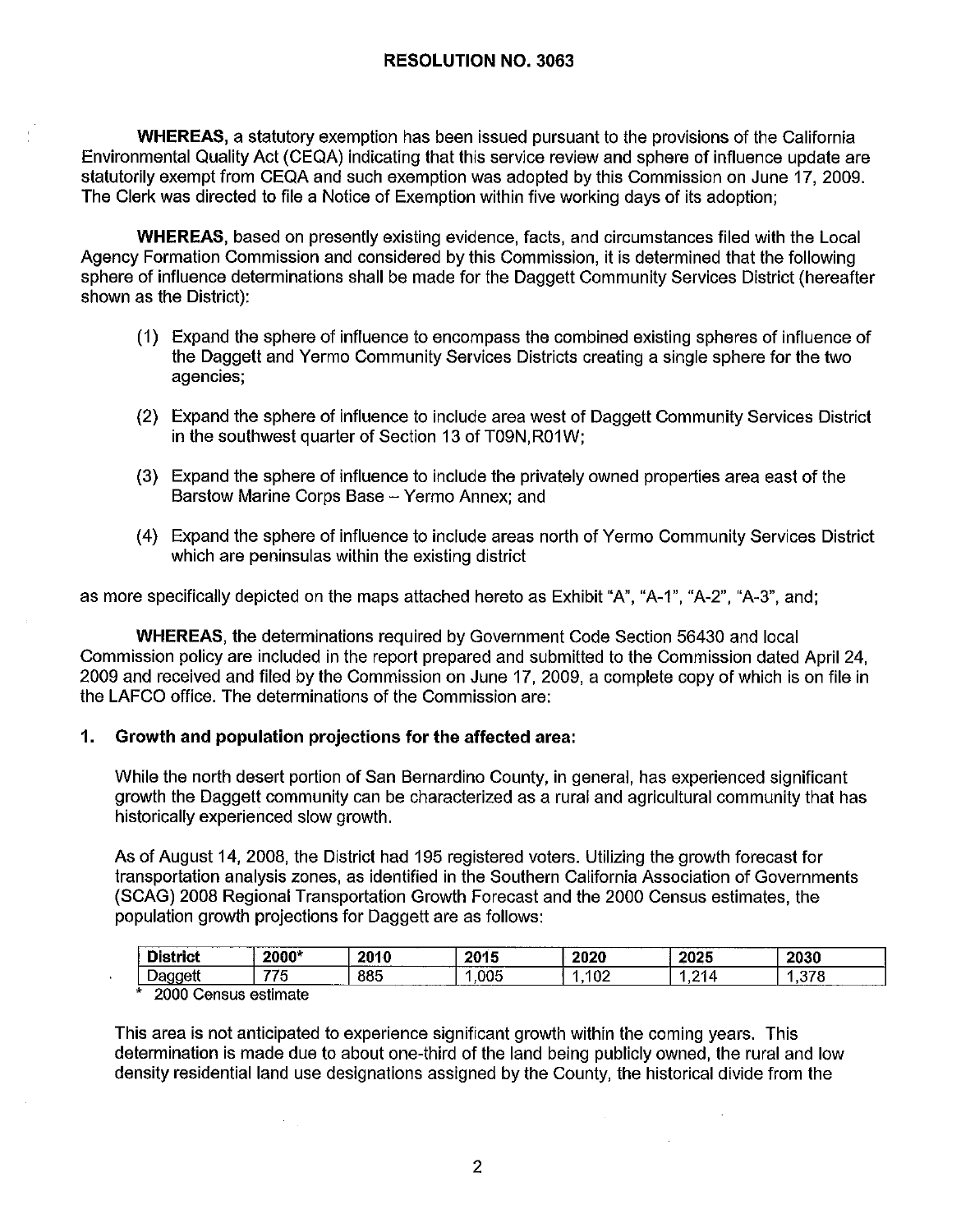Barstow community to the west, and the surrounding geographic barriers. The land ownership breakdown of the District's boundary is as follows:

| <b>Land Owner</b>            | <b>Sq</b><br><b>Miles</b> | Percentage |
|------------------------------|---------------------------|------------|
| Private                      | 13.2                      | 64.1%      |
| US Bureau of Land Management | 6.1                       | 29.4%      |
| County of San Bernardino     | 0.7                       | 3.8%       |
| United States of America     | 0.4                       | 1.5%       |
| State of California          | 0.2                       | 1.2%       |
| Total                        | 20.6                      | 100.0%     |

# **Daggett CSD**

Historical trends indicate low growth in the community in comparison with other urban areas of the North Desert region of the County. However, there are future projects which will increase the need for public services within the community. The single most tangible factor that could limit growth will be the availability of water.

# **2. Present and planned capacity of public facilities and adequacy of public services, including infrastructure needs or deficiencies:**

#### **Water**

Since 1984 Daggett CSD has been providing water service within the western portion of Verma CSD territory due to the need for service to the Silver Valley High School and Silver Valley Unified School District offices. Currently, Daggett CSD serves water to 13 residential parcels, the Silver Valley High School, the Silver Valley Unified School District's offices, and 10 commercial parcels within the area. Any request submitted for the expansion of the service area would require that Daggett CSD provide a study showing the capacity for service through lines and storage facilities and a payment schedule that would acknowledge buy-in-costs for the facilities. The LAFCO staff report for SC 135 staled a reservation that the service capacity of an eight-inch water line given the commercial use and fire flow requirements was a concern. The eight-inch water line is still in use and the commercial use and fire flow requirements remains a concern of the Commission.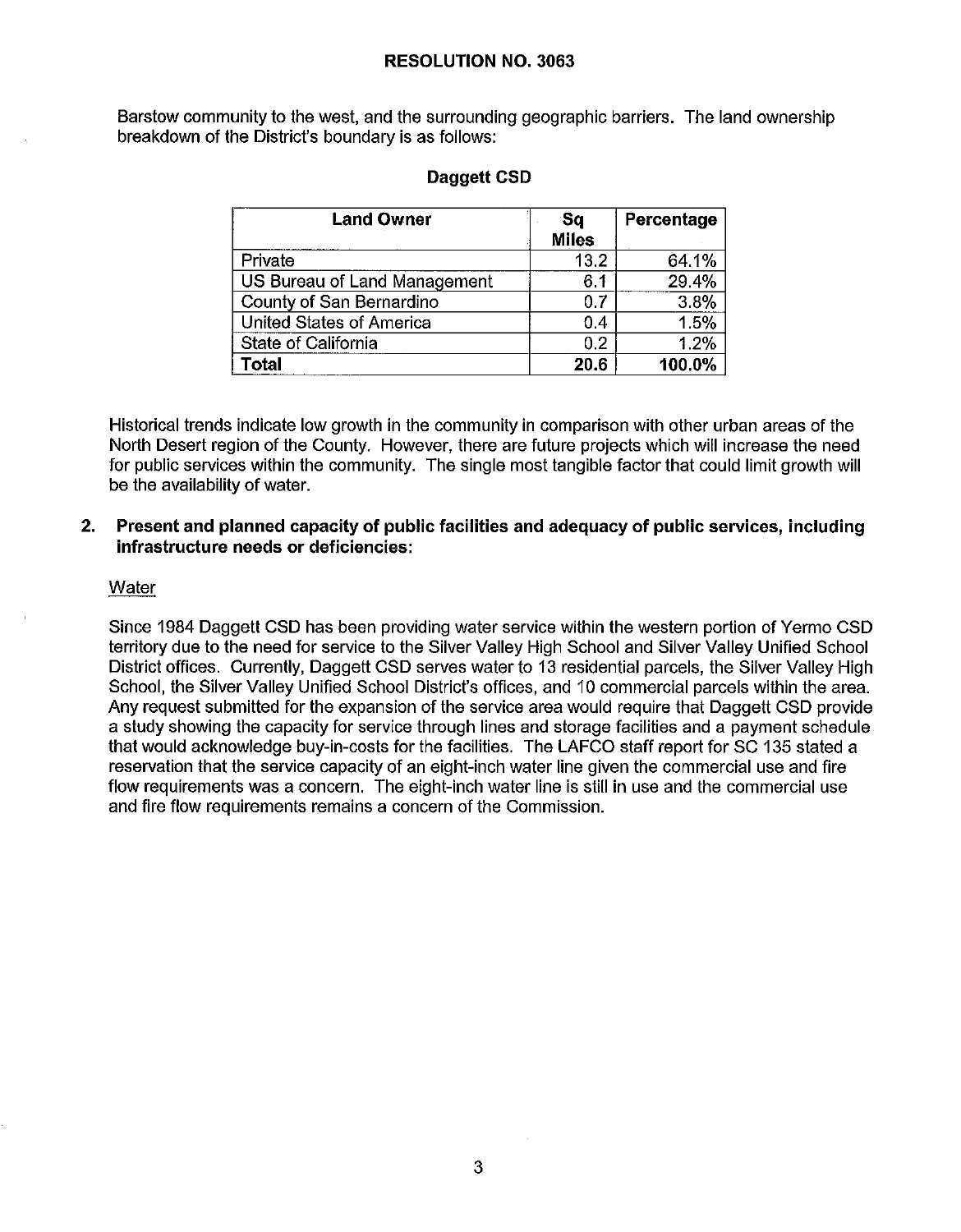**Water Service Providers** 



Daggett CSD has water production rights (also known as Base Annual Production) to assure 304 acre-feet (AF) annually as determined by the adjudication of the Moiave Water Basin. Daggett is within the Baja sub-region, and Free Production Allowance (FPA) was at 70% of Base Annual Production for 2008-09, which permitted Daggett 213 AF of FPA. For FY 2009-10, FPA has been set at 65%, which currently permits 198 AF and will be subject to further rampdowns in the future.

Producers are required to replace any water pumped above their FPA by paying the Mojave Basin Area Watermaster to purchase supplemental water or by purchasing unused FPA from another party. The historical trend for Daggett's water production indicates that it does produce more than its FPA. However, until 2003-04 it had purchased water from other agencies to make up the difference along with purchasing additional water for future use. Thus, it has had no replacement obligation to the Watermaster. However, given the trend of water production in excess of its FPA, its carryover from prior vear has been lessened each vear, with 35 AF carried over into 2007-08 and zero AF carried over into 2008-09. Based on this trend and the additional rampdown. Daggett is currently resuming the purchase of water from other agencies in order to avoid having to pay the higher Watermaster rates for overproduction. This will translate into increased costs for ratepayers. However, Daggett purchased 50 AF of permanent base annual production rights in September 2008 in order to mitigate the higher Watermaster costs.

| <b>Water Year</b> | <b>Free</b><br><b>Production</b> | <b>Carryover from Prior Year and</b><br>Transfers from Other Agencies   Production | Verified | <b>Unused FPA</b>        | <b>Replacement</b><br>Water    | <b>Makeup Water</b><br><b>Obligation</b> |
|-------------------|----------------------------------|------------------------------------------------------------------------------------|----------|--------------------------|--------------------------------|------------------------------------------|
|                   | <b>Allowance</b><br>(FPA)        |                                                                                    |          | or (Agency<br>Overdraft) | <b>Obligation</b><br>(District | <b>Y</b> Watermaster<br>replacement to   |
|                   |                                  |                                                                                    |          |                          | overdraft)                     | the Bala sub-<br>basin)                  |
| 2001-02           | 204                              | 252                                                                                | 259      | 197                      | \$0                            | -30                                      |
| 2002-03           | 204                              | 297                                                                                | 262      | 239                      | \$0                            | \$0                                      |

# Daggett CSD Water Production and Water Obligations

(units in acre-feet unless otherwise noted)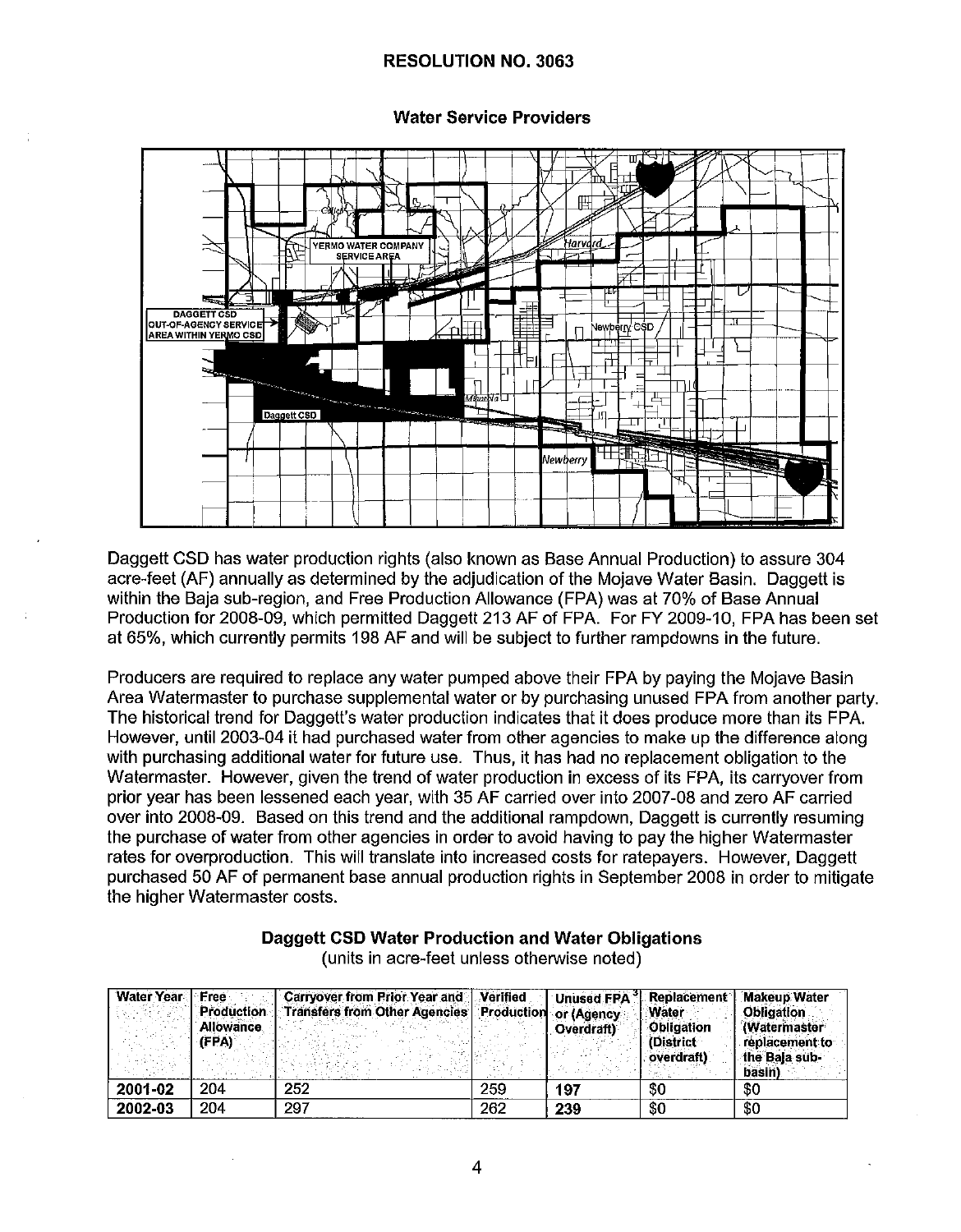| 2003-04      | 204 | 399   | 255            | 330    | \$0                             | \$0   |
|--------------|-----|-------|----------------|--------|---------------------------------|-------|
| 2004-05      | 204 | 330   | 248            | 204    | \$0                             | \$0   |
| 2005-06      | 191 | 204   | 258            | 137    | \$0                             | \$0   |
| 2006-07      | 191 | 137   | 293            | 35     | \$0                             | \$0   |
| $2007 - 081$ | 228 | 35    | 270            | (7)    | 7 AF at a<br>cost of<br>\$2,359 | \$0   |
| $2008 - 092$ | 213 | 0     | N/A            | N/A    | N/A                             | N/A   |
| 2009-10      | 198 | $- -$ | $\overline{a}$ | $\sim$ | $\sim$                          | $- -$ |

**sources:** Mojave Basin Area Watermaster, Annual Reports of the Mojave Basin Area Watermaster for Water Years 2002/03 through 2006/07, (April 1, 2004 through April 1, 2008).

Mojave Basin Area Watermaster, Reguest for Assignment of Carryover Right in Lieu of Payment of Replacement Water Assessments Recommended for Filing, For Water Years 2002/03 through 2006/07.

<sup>1</sup> Transfers from other water agencies not reconciled yet and data is subject to amendment in Appendix I in Sixteenth Annual Report of the Watermaster due April 2010.

2 Draft data (Appendix B) not available until January 2010.

3 Unused FPA is equal to the total FPA (FPA, carryover, and transfers) minus total Verified Projection, but not greater than FPA and FPA transfers.

Daggett's water facilities are comprised of 185 active connections, four active wells, four tanks, and mostly eight-inch pipes with some four, six, and ten-inch pipes. According to staff at the County Department of Community Development and Housing, the District received a Community Development Block Grant in FY 06-07 for security fencing for the water storage tanks. Below is a listing of the tank capacities:

- Tank  $1 200,000$  gallon steel bolted
- Tank  $2 150,000$  gallon steel welded
- Tank  $3 3,000$  gallon steel welded
- Tank  $4 135,000$  gallon in-ground

Indicated in the chart above, Daggett CSD produced 293 acre-feet in 2006-07. Utilizing this figure calculates to a maximum daily demand (emergency storage) of 470,833 gallons per day and compared it to the system's 488,000 gallons of tank storage capacity. Based on these figures (shown in the chart below), the District has enough storage capacity to meet maximum daily demand.

| <b>Connections</b> | <b>Average Daily</b><br>Demand (ADD) |         | <b>Max Daily Demand</b><br>$(1.8 \times ADD)$ | [Emergency Storage] | <b>Operational</b><br><b>Storage</b><br>(gallons) |  |
|--------------------|--------------------------------------|---------|-----------------------------------------------|---------------------|---------------------------------------------------|--|
|                    | AF/Yr                                | gpd     | gpd                                           | gpm                 |                                                   |  |
| 285                | 293                                  | 261,574 | 470,833                                       | 454                 | 488,000                                           |  |

Daggett CSD has no water management plan or strategic plan to reference in order to provide technical information for this report such as average daily demand, maximum daily demand, operational storage, fire storage, or hydraulic modeling. Further, Daggett has no plans for significant upgrades of its water system.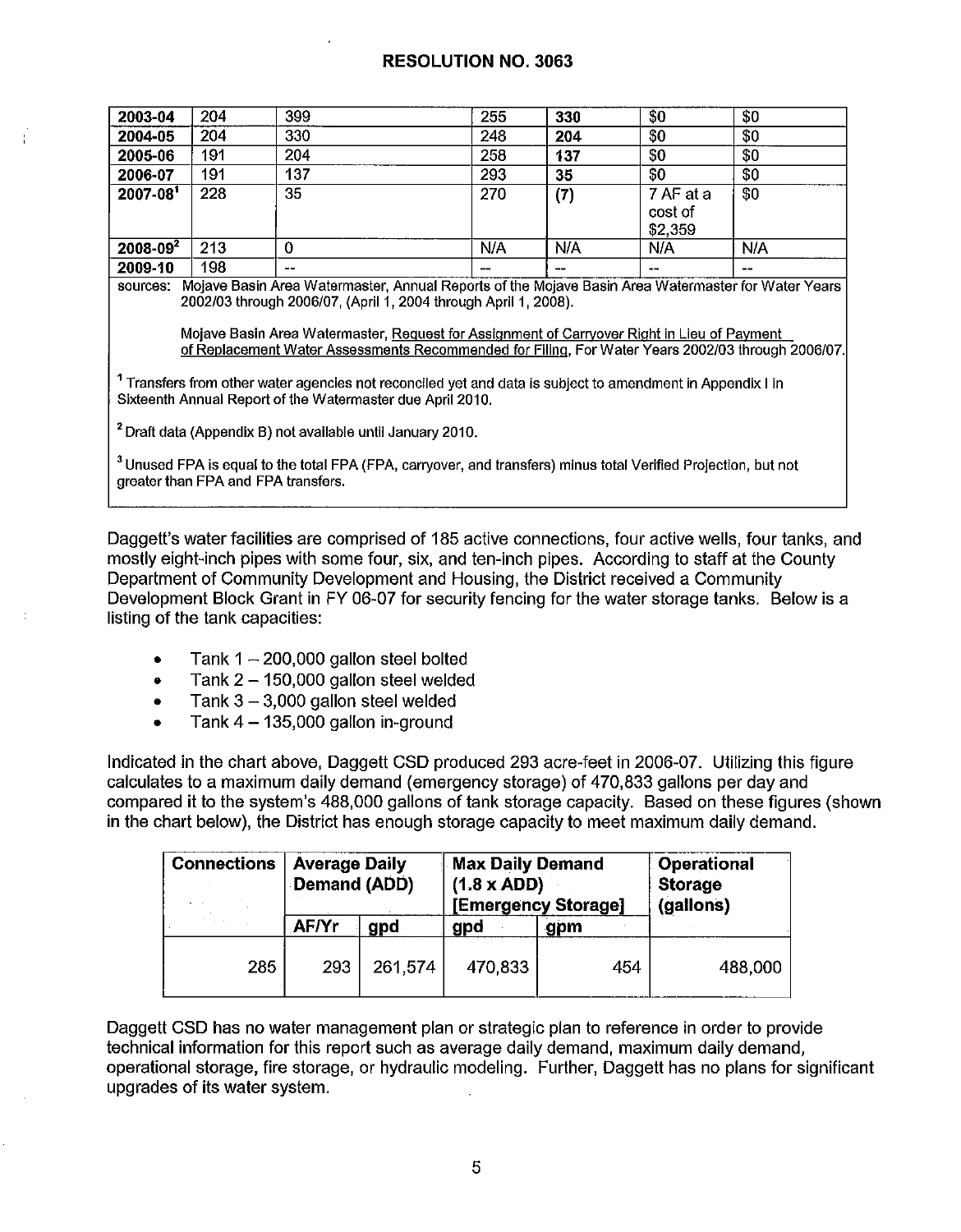#### Sewer

The community utilizes on-site wastewater disposal through septic tanks or leach field systems. There is no schedule for installation of sewer improvements. This service deficiency limits the development options for the community. The District does not currently provide, nor is **it** authorized to provide, sewer service and there are no other existing entities to provide sewer service. County Service Area 70 overlays the entirety of the community and is authorized sewer functions; however, County policy and practice requires the creation of improvement zones in order to deliver the service.

#### Fire Protection

Daggett provides fire protection within its boundaries from three fire stations through an all-volunteer department. Currently, staffing includes six fire personnel including a fire chief and assistant fire chief all on a paid-call basis. Daggett currently owns and operates four vehicles for fire fighting: one water tender with a 1,600 gallon tank, two structural fire trucks, and one brush truck. There is no fire master plan or operational plan to reference in order to provide information on ISO ratings, average response times, personnel training and certifications, station additions or upgrades, and short and long-term goals.

Within the Daggett CSD sphere of influence is the Barstow Daggett Airport, a county-operated airport facility. Fire service is provided at this facility by personnel from Fort Irwin as it houses aircraft at the facility through a contract with the County Airports Department. This fire station is manned during operational hours and provides for mutual aid response.

Daggett has mutual aid agreements with the surrounding fire agencies which include Fort Irwin, Marine Corps Logistics Base Fire, Yermo Fire, Newberry Fire, Barstow Fire, Bureau of Land Management, and San Bernardino County Fire.

#### Park and Recreation

Daggett owns and operates two parks located adjacent to the district headquarters and operates a community center that is located on County property. The parks are located in the northern portion of the district and are approximately one-half acre each. In FY 2005-06 Daggett received a \$4,500 Community Development Block Grant for installation of playground equipment.

The Community Center is located on County property at 35277 Afton Street in the southern portion of the District. The five-acre property also includes a basketball court and a storage facility. The community center is used for senior events, community meetings, and recreation. Daggett indicates that the Community Center was funded by a Community Development Block Grant in the early 1980s. Community Development Block Grant funding provided for re-roofing of the Community Center in 1999. According to staff at the County Department of Community Development and Housing, there is a lease agreement from 1982 between the County and Daggett CSD for the facility to be on County property. The term of the lease is for 30 years with two 10 year options to renew. Neither the County Department of Community Development nor Housing, County Real Estate Services nor Daggett CSD staff could provide a copy of the lease to substantiate the terms of the agreement.

Daggett has no park master plan or strategic plan to reference in order to provide information on park improvements or meeting the needs of the residents.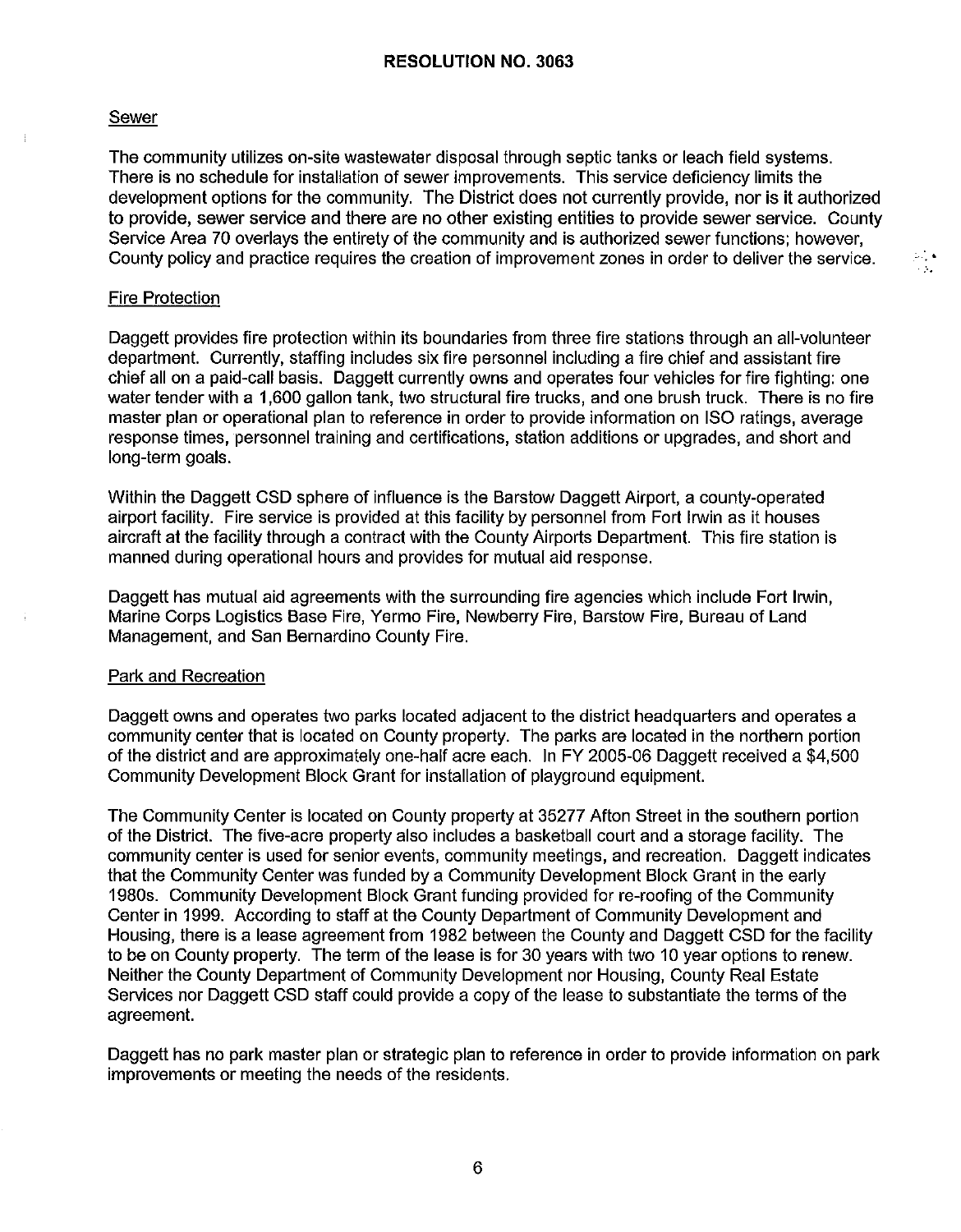# **Streetlights**

Daggett CSD maintains 24 streetlights. Southern California Edison owns the streetlights, and the District provides for payment of the utility costs for operation of the streetlights. There are no plans at this time to increase the number of the streetlights. There is no other existing service provider for streetlights in the area (County Service Area 70 which overlays the agencies is authorized streetlighting services, but requires creation of an Improvement Zone to provide), and the service is adequately provided. The future need for streetlights will increase as the population grows, dependent upon the implementation of the County's Night Sky Ordinance within this portion of the desert. The purpose of the Night Sky Ordinance is to encourage outdoor lighting practices and systems that will minimize light pollution, conserve energy, and curtail the degradation of the nighttime visual environment. Future developments may require public streetlights for major intersections for public safety purposes.

# **3. Financial ability of agencies to provide services:**

The District experiences financial challenges stemming from lack of incoming revenue each year in comparison to annual expenditures. The ongoing operations of the District are funded by property taxes and water charges. Fire protection and related activities comprise the largest expense and its cost increases annually. The District does not adhere to the constitutional requirements for the establishment of an appropriations limit and statutes related to managing the finances of a community services district.

Community Services District Law (Government Code Section 61000 et seq.) promotes financial accountability by requiring:

- An adopted budget  $(\frac{661110}{e}$  et seq.) CSD Law requires the adoption of an annual budget and requires the general manager to forward a copy of the final budget to the county auditor. Daggett has not adopted an annual budget since FY 1995-96 and has thus operated without a budget for over a decade.
- Adoption of annual appropriations limits under the Gann Initiative (§61113) Article XIIIB of the State Constitution (Gann Limit) mandates local Government agencies to establish an appropriations limit, which is further acknowledged by Government Code 61113. In 1977-78 lhe tax rate of the District was \$1.2500 per \$100 of assessed value. The District falls within the requirements of Article XIIIB of the State Constitution, as it was over the \$0.125 (12 ½ cents) per \$100 of assed value tax rate in 1977-78, and therefore, must have an appropriations limit.

After meeting with LAFCO, the District is now aware of the requirement for annual appropriations limits. The Commission has not received information indicating if Daggett is making an attempt to establish an appropriations limit. Further, the establishment of an appropriation limit would require Daggett to adopt a budget.

• Regular audits and annual financial reports (Sections 26909 and 61118) – Section 26909 of the Government Code requires regular audits of district accounts and records, which is further acknowledged by Government Code 61118. Additionally, CSDs are required to forward their audits to the State Controller and County Auditor. The last audit performed of Daggett's finances was for FY 2002-03. According to records from the County Auditor and State Controller, the last audit received for Daggett CSD was for FY 2002-03.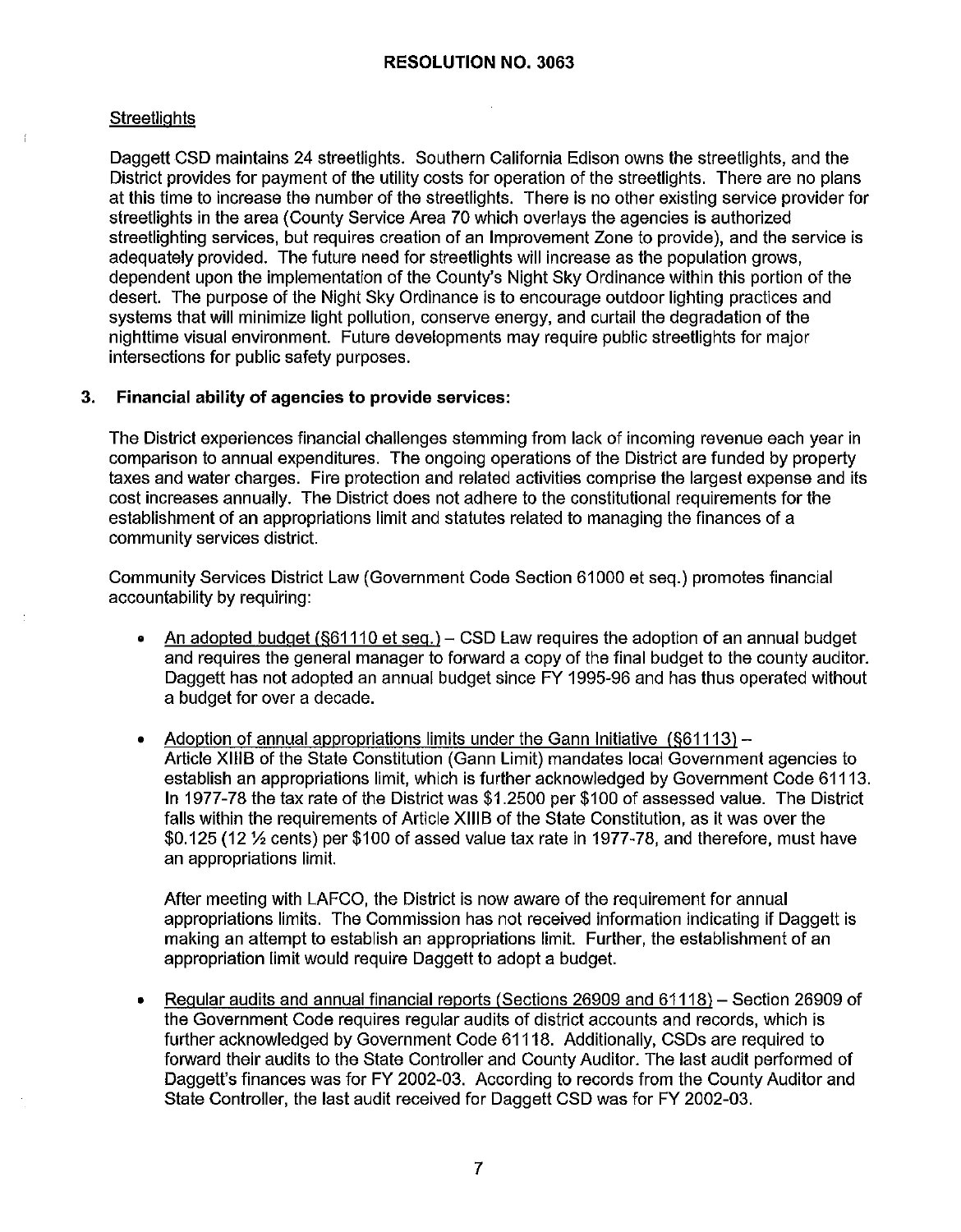The District provided copies of the mandatory financial transaction reports that were submitted to the State Controller for FY 2005-06 and 2006-07.

According to Daggett staff, the board of directors approved the first water rate increase since the 1980s for customer water use. The current rate is .0075 cents per cubic foot, and the rate took effect July 1, 2008 of 1.5 cents per cubic foot. The revenues to be generated by the rate increase will provide Daggett with needed additional revenue. Further, Daggett charges the same rate for water service to those outside its boundary as those it services within its boundaries. The additional costs to serve outside of the boundaries could be recouped by charging a higher out of boundary rate for water service.

#### Financial Transaction Reports

Since the District does not have an operating budget and the last audit is for FY 2002-03, a comprehensive review of the District's finances could not be completed. For this report, staff reviewed the financial transaction reports for FY 2004-05, FY 2005-06 and FY 2006-07. Review of the financial transaction reports indicates that the District is experiencing financial challenges.

The general fund is comprised of the fire, streetlighting, and park and recreation activities. As indicated below, the activities (non-enterprise) of the general fund do not generate enough revenue to support the current levels of service. However, the District receives enough revenue through water rates to operate the day-to-day activities of the water system (enterprise fund). To compensate for the shortfall for fire services, the District transfers revenues from the water enterprise fund to the general fund. For example, in FY 2005-06 \$22,591 was transferred and in FY 2006-07 \$19,216 was transferred. Essentially, the water enterprise fund subsidizes the nonenterprise activities of the district. The annual transfers deplete needed revenue from the water fund and have the potential to adversely affect the water system's long term viability to adequately fund capital projects and needed major improvements for the water system.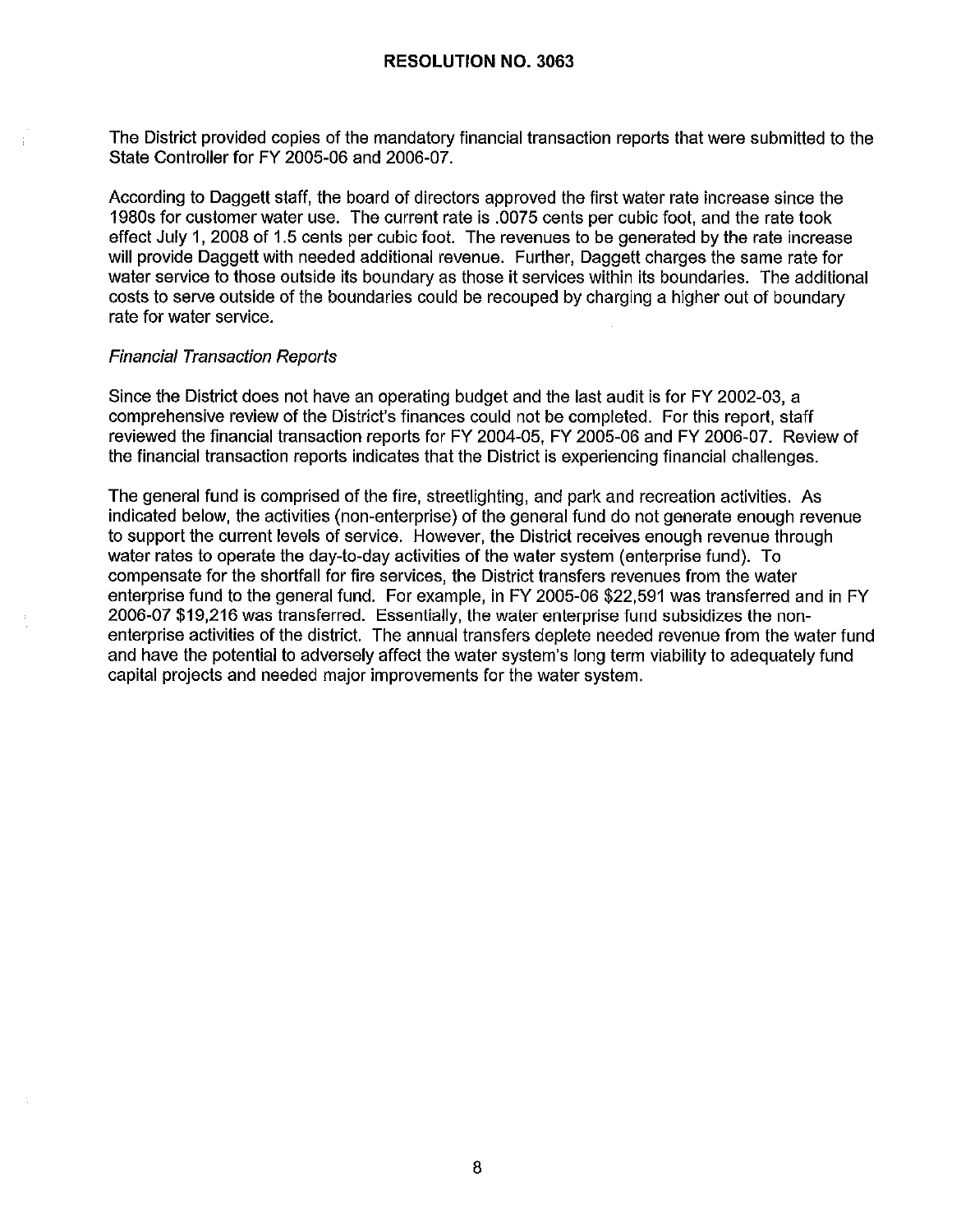|                                                                                                                                                                                                                  |                         | <b>Total</b>    |                           | Total               |                         | Transfer           |                                        | <b>Net Income</b> |                         |            |
|------------------------------------------------------------------------------------------------------------------------------------------------------------------------------------------------------------------|-------------------------|-----------------|---------------------------|---------------------|-------------------------|--------------------|----------------------------------------|-------------------|-------------------------|------------|
| <b>Activity</b>                                                                                                                                                                                                  |                         | <b>Revenues</b> |                           | <b>Expenditures</b> |                         | In $(Out)$         |                                        | (Loss)            |                         | Total Debt |
| FY 2006-07 *                                                                                                                                                                                                     |                         |                 |                           |                     |                         |                    |                                        |                   |                         |            |
| Fire Protection                                                                                                                                                                                                  | \$                      | 37717           | \$                        | 37,743              | \$                      | 19,216             | \$                                     | 19,190            | \$                      |            |
| Streetlighting                                                                                                                                                                                                   | \$                      | 3.785           | $\overline{\mathbf{3}}$   | 6,391               | \$                      |                    | \$                                     | (2,606)           | $\overline{\$}$         |            |
| <b>Recreation and Park</b>                                                                                                                                                                                       | \$                      | 53,536          | \$                        | 59.645              | $\overline{\mathbf{s}}$ |                    | \$                                     | (6, 109)          | \$                      | 55,000     |
| <b>Water Enterprise</b>                                                                                                                                                                                          | \$                      | 165,982         | $\overline{\$}$           | 92,441              |                         | $\sqrt{6(19,216)}$ | $\overline{\boldsymbol{\mathfrak{s}}}$ | 54,325            | \$                      | 66,150     |
| Total                                                                                                                                                                                                            | \$                      | 261,020         | $\overline{\mathbf{3}}$   | 196,220             | \$                      |                    | $\overline{\mathbf{s}}$                | 64,800            | $\overline{\mathbf{3}}$ | 121,150    |
| Note: Total Revenues and Net Income should be reduced by \$50,000 for the water enterprise<br>fund and be reclassified as an asset that the district received but did not directly pay for.<br><b>FY 2005-06</b> |                         |                 |                           |                     |                         |                    |                                        |                   |                         |            |
| <b>Fire Protection</b>                                                                                                                                                                                           | \$                      | 27,670          | \$                        | 33,986              | \$                      | 22,591             | \$                                     | 16,275            | \$                      |            |
| Streetlighting                                                                                                                                                                                                   | \$                      | 2,781           | $\overline{\$}$           | 4,457               | $\overline{\textbf{3}}$ |                    | $\overline{\mathbb{S}}$                | (1,676)           | \$                      |            |
| Recreation and Park                                                                                                                                                                                              | \$                      | 45,098          | $\overline{\mathbf{3}}$   | 46.633              | $\overline{\$}$         |                    | $\overline{\mathbf{s}}$                | (1, 535)          | \$                      | 58,000     |
| Water Enterprise                                                                                                                                                                                                 | $\overline{\$}$         | 108,413         | \$                        | 90 941              |                         | \$(22,591)         | $\overline{\boldsymbol{s}}$            | (5,119)           | \$                      | 70,150     |
| Total                                                                                                                                                                                                            | \$                      | 183,962         | $\overline{\mathbb{S}}$   | 176.017             | \$                      |                    | $\overline{\mathbf{s}}$                | 7,945             | $\overline{\mathbb{S}}$ | 128,150    |
| FY 2004-05<br>Fire Protection                                                                                                                                                                                    | \$                      | 28,136          | $\overline{\mathfrak{s}}$ | 25,523              | \$                      | 18,972             | \$                                     | 21,585            | \$                      | 10,014     |
| Streetlighting                                                                                                                                                                                                   | \$                      | 2,367           | \$                        | 6,863               | \$                      |                    | \$                                     | (4, 496)          | \$                      |            |
| Recreation and Park                                                                                                                                                                                              | \$                      | 38,401          | \$                        | 47,028              | $\overline{\$}$         |                    | \$                                     | (8,627)           | \$                      | 61,000     |
| Water Enterprise                                                                                                                                                                                                 | $\overline{\textbf{3}}$ | 100,050         | \$                        | 94.629              |                         | \$(18, 972)        | \$                                     | (13, 551)         | \$                      | 75,150     |
| Total                                                                                                                                                                                                            | \$                      | 168.954         | \$                        | 174,043             | \$                      |                    | S                                      | (5,089)           | \$                      | 146,164    |

# **Daggett CSD Financial Transaction Report Summary**

source: State of California. California State Controller. Special Districts Annual Report, for fiscal years 2004-05, 2005-06, and 2006-07.

• As identified in the FY 2006-07 Financial Transaction Report, \$50,000 is reflected as a one-time receipt of revenue. In the summary charts below, the \$50,000 is a part of the \$165,982 Total Revenues for FY 2006-07, which resulted in a Net Income of \$54,325. LAFCO has verified with staff of the auditor that prepared the FY 2006-07 Financial Transaction Report that the \$50,000 was actually an asset and not revenue. The District was awarded \$50,000 in Community Development Block Grant funding by the County for the installation of a security fence around one of the District's water tanks. The grant funding was paid by the County and the District received the asset. Therefore, the Total Revenue for FY 2006-07 should be \$115,982 and Net Income should be \$4,325.

# Long-term Debt

Long-term debt is comprised of two bonds. The first is a general obligation bond for recreation and park services which was authorized in 1979 and matures in 2019. As of June 2007, the un-matured amount of the bond was \$55,000. The second is a revenue bond to upgrade water delivery which was authorized in 1980 and matures in 2020. As of June 2007, the un-matured amount of the bond was \$66,150.

#### Capital Improvements

Daggett CSD has not identified any capital improvements.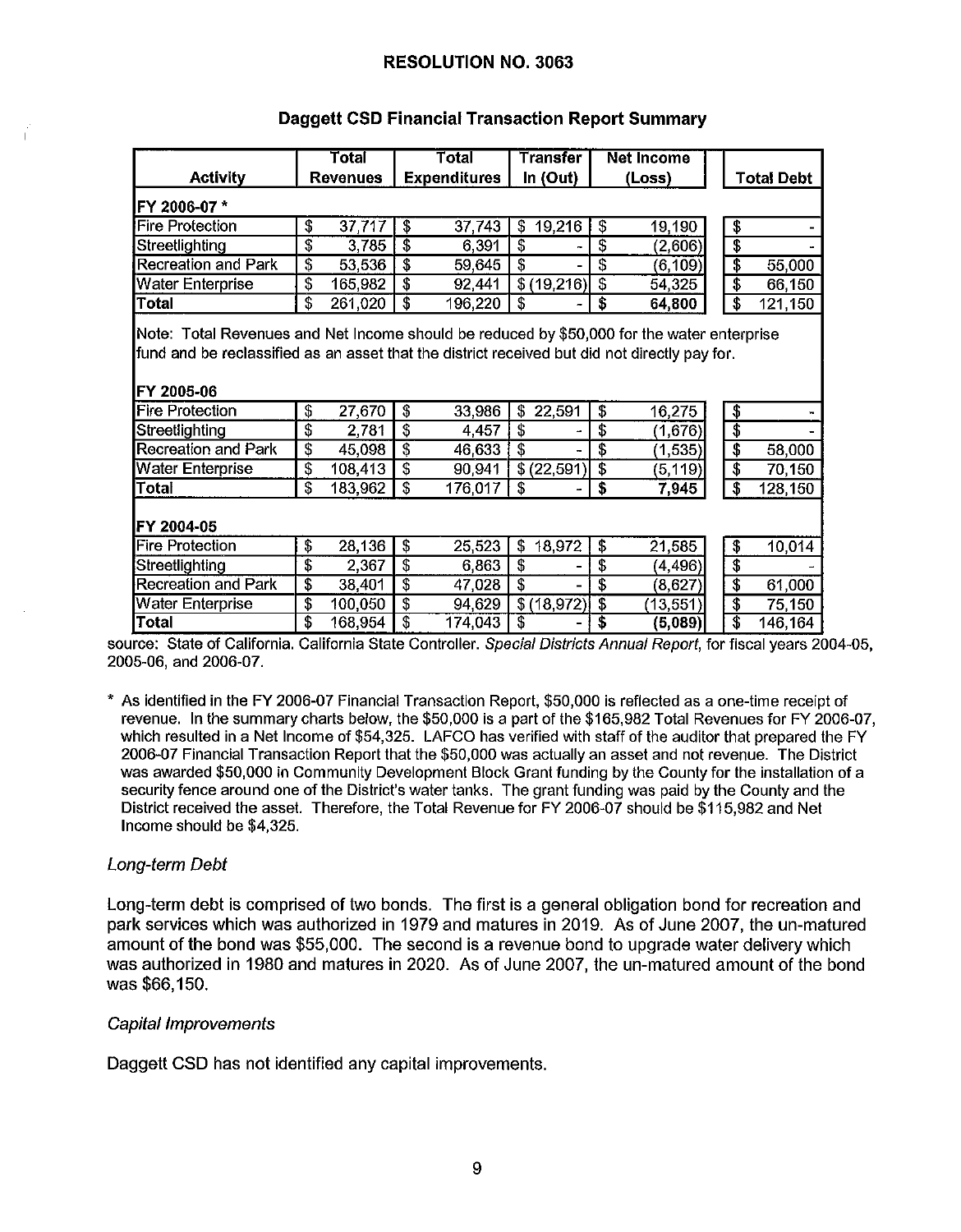# **4. Status of, and opportunities for, shared facilities:**

Daggett CSD has its community center facility on County land. It is understood that a lease agreement exists between the County's Department of Community Development and Housing and the District; however, neither the County nor the District has been able to produce the document.

#### **5. Accountability for community service needs, including governmental structure and operational efficiencies:**

# Local Government Structure and Community Service Needs

Daggett is an independent district and is governed by a five-member board of directors. Representation on the board of directors is at-large and members are voted on by the electorate or are appointed by the County Board of Supervisors to four-year staggered terms. A review of the County Registrar of Voters records indicates that within the past ten years, the District has had elections in 2003 and 2007. As of August 14, 2008, the District had 195 registered voters. The lack of elections can be attributed to the size of the district, the number of residents and registered voters, and the need to eliminate the cost of conducting elections. Below is the composition of the board, their positions, and terms of office as of November 1, 2008:

| <b>Board Member</b>    | <b>Title</b>    | <b>Term</b> |
|------------------------|-----------------|-------------|
| Mentie B. Hazelett     | <b>Director</b> | 2009        |
| Joseph Morris, Jr.     | <b>Director</b> | 2009        |
| (Appointed 12-14-2005) |                 |             |
| Lawrence Alf           | President       | 2011        |
| Irene L. Koch          | <b>Director</b> | 2011        |
| Ramon A. Rodriguez     | Director        | 2011        |

Board hearings are held on the second Wednesday of each month at 6:00 p.m. at the District office. Agendas are posted 72 hours prior to regularly scheduled hearings and 24 hours prior to special hearings. As described in the Financial Section for Daggett, it does not operate with an annual balanced budget or an appropriations limit. As for staff, the District employs a general manager/treasurer, water operator, and fire staffing includes the following volunteers: six fire personnel including an appointed fire chief and assistant fire chief.

# Operational Efficiency

 $\ddot{\phantom{a}}$ 

The District participates in the Special Districts Risk Management Authority, a joint-powers authority, for general insurance and workers compensation. The District also participates in the Electronic Clean-up Program for the Daggett, Yermo, and Newberry communities. The communities rotate the drop-off location in order to assist residents.

Daggett participates in a disaster council made up of volunteer citizens of the Daggett, Yermo, and Newberry communities and meets to discuss community safety issues. The Council has established its mission and has begun the process of utilizing resources to create its disaster plan. FEMA representatives provided a three-day training session. There is no memorandum of understanding at this time.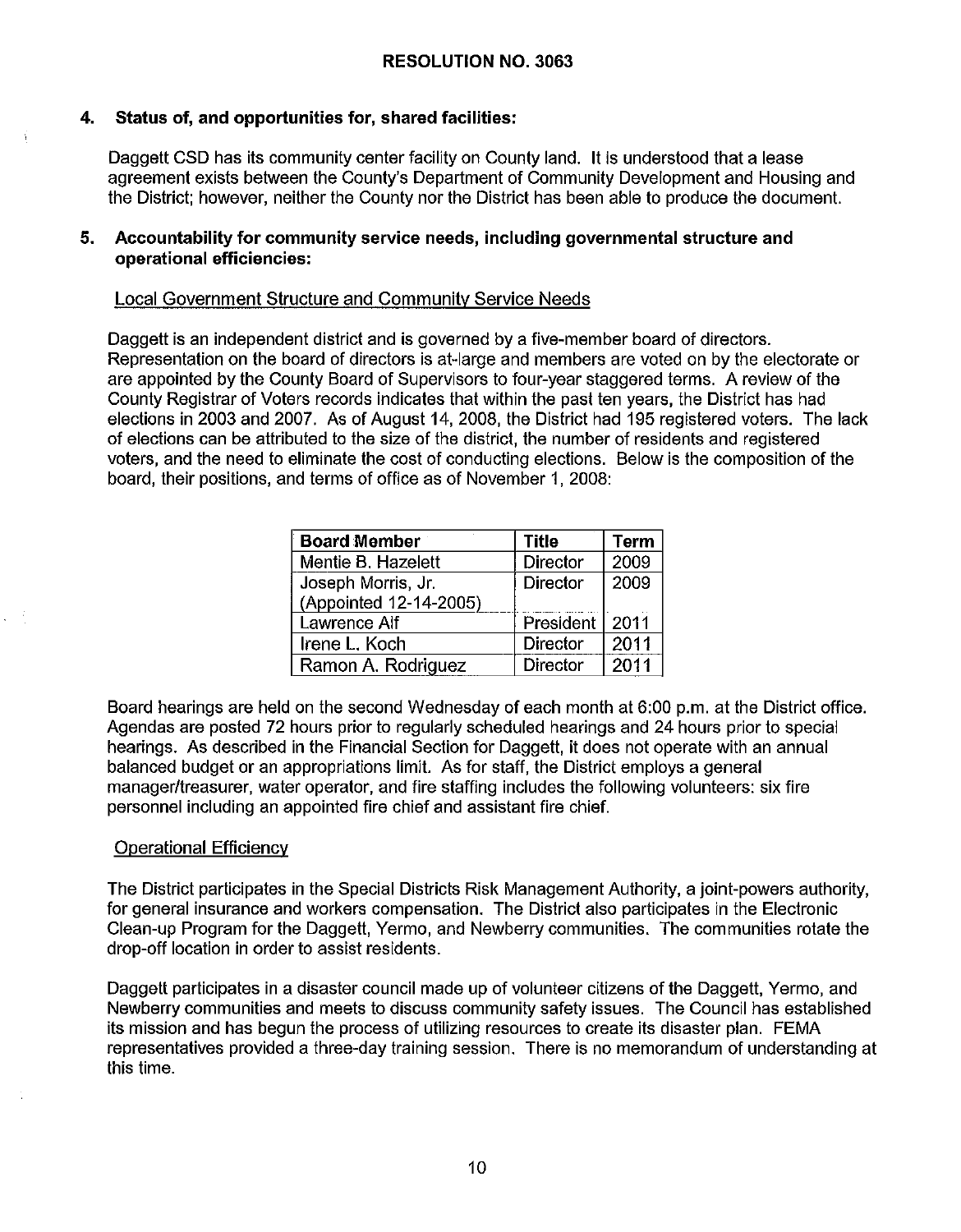#### Government Structure Options

There are two types of government structure options:

- 1. Areas served by the agency outside its boundaries through "out-of-agency" service contracts;
- 2. Other potential government structure changes such as consolidations, reorganizations, dissolutions, etc.

Out-of-Agency Service Agreements:

Since 1984 Daggett CSD has been providing water service within a portion of Yermo CSD territory due to the need for service to the Silver Valley High School. In 2001, the Commission approved an out-of-agency service contract authorizing Daggett CSD to provide domestic water and water for fire protection purposes within a defined service area within Yermo CSD territory from Daggett's eight-inch pipeline in Daggett-Yermo Road. The service area is approximately 1.25 square miles and comprised 66 parcels in 2001, surrounding the intersection of Interstate 15 and Calico Ghost Town Road and extending southerly along Daggett-Yermo Road to the Daggett CSD boundary. Currently, Daggett CSD serves water to 13 residential parcels, the Silver Valley High School, Silver Valley Unified School District offices, and 10 commercial parcels within the area.

#### Government Structure Options:

The District, in preparing the municipal service review, did not indicate that there were consolidations or other structure options available. While the discussion of some government structure options may be theoretical, a service review should address all possible options.

- Dissolution of the district. The community has a present and probable need for municipal services, and dissolution of the district is not desirable, let alone feasible at this time. Rather, more effective and responsive Government is needed for the community in addition to the growing activities and traffic along Interstates 15 and 40.
- Removal of the district's fire protection powers with County Fire as the successor. One theoretical possibility would be to remove the district's fire protection powers, expand the sphere of influence of the San Bernardino County Fire Protection District, and concurrently annex the territory to County Fire and its North Desert Service Zone. The Board of Supervisors would be the ex-officio board of directors, and County Fire would then succeed to the property tax revenues attributable to fire protection of the District.

While there are benefits to regionally providing fire protection services and potential economies of scale that could be achieved, neither the District nor County Fire has indicated support for this option due to the limited financial resources available. Without the revenues, the Commission suggests that the potential for joint powers contracts to achieve economies of scale or functional consolidations of service for the area should be evaluated by the existing agencies.

• Consolidation of the Daggett, Newberry, and Yermo CSDs. Consolidation would allow for economies of scale and provide the opportunity for streamlined governance and compliance with CSD Law.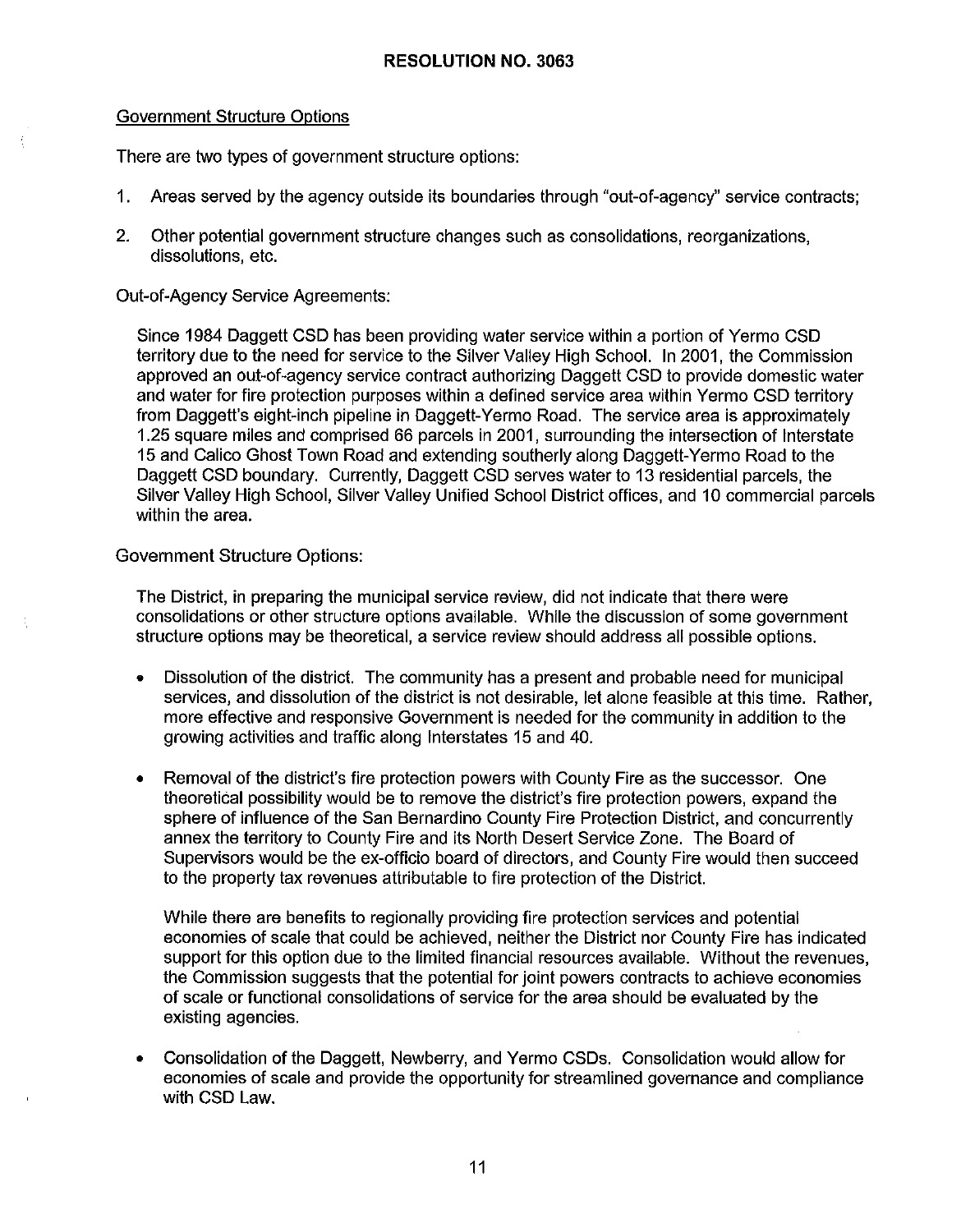- Consolidation of the Yermo and Daggett CSDs. More effective and efficient governance could be achieved in the long-run through consolidation with the adjacent community services district rather than through dissolution or maintenance of the status quo. These two districts currently provide, or are proposed to provide, the same type and range of services, operate under the same law (Community Services District Law), experience financial challenges, have adjacent territories, identify themselves as communities along the interstate corridors, have a historic divide from the Barstow community, and are dependent upon each other for service delivery, such as fire protection and water service.
- Maintain the district in its current status. In this option, there are no changes to the District and it is the option supported by the District as identified in responses received during the review of the draft report and conveyed during the January 21, 2009 community meeting.

**WHEREAS,** the following determinations are made in conformance with Government Code Section 56425 and local Commission policy:

#### **1. Present and Planned Uses:**

The vast majority of the lands within the District are assigned designations of Resource Conservation (allowing one unit to 40 acres) and varying levels of Rural Living by the County General Plan. Other land use designations include Agricultural, Commercial (Industrial and Highway), Freeway, Regional Industrial, Residential Single, and Open Space. This community is not anticipated to experience significant growth within the coming years due to about one-third of the land being publicly owned, the low-density land use designations assigned by the County, the historically low growth rate, the lack of a municipal-type water provider, and the surrounding geographic barriers.

#### **2. Present and Probable Need for Public Facilities and Services:**

Daggett CSD provides water to the populated center within its boundaries. Since 1984 Daggett CSD has been providing water service within the western portion of Yermo CSD territory due to the need for service to the Silver Valley High School and Silver Valley Unified School District offices. Currently, Daggett CSD serves water to 13 residential parcels, the Silver Valley High School, the Silver Valley Unified School District's offices, and 10 commercial parcels within the area.

The entirety of the community utilizes on-site wastewater disposal through septic tanks or leach field systems. This service deficiency limits the development capacity for the community. The District does not currently provide sewer service and there are no other existing entities available to provide sewer service. County Service Area 70 overlays the entirety of the community and is authorized sewer functions; however, County policy and practice requires the creation of improvement zones in order to deliver the service.

The District experiences challenge related to fire protection services given the limited resources available, and is reliant upon other fire protection agencies for mutual aid to fulfill this mission. The need for fire services is also anticipated to remain constant within the district but the needs of the transient traffic along Interstates 15 and 40 and the railroads traveling through the area will increase as traffic is anticipated to increase.

The need for park and recreation is anticipated to generally remain constant as the population is not anticipated to increase significantly.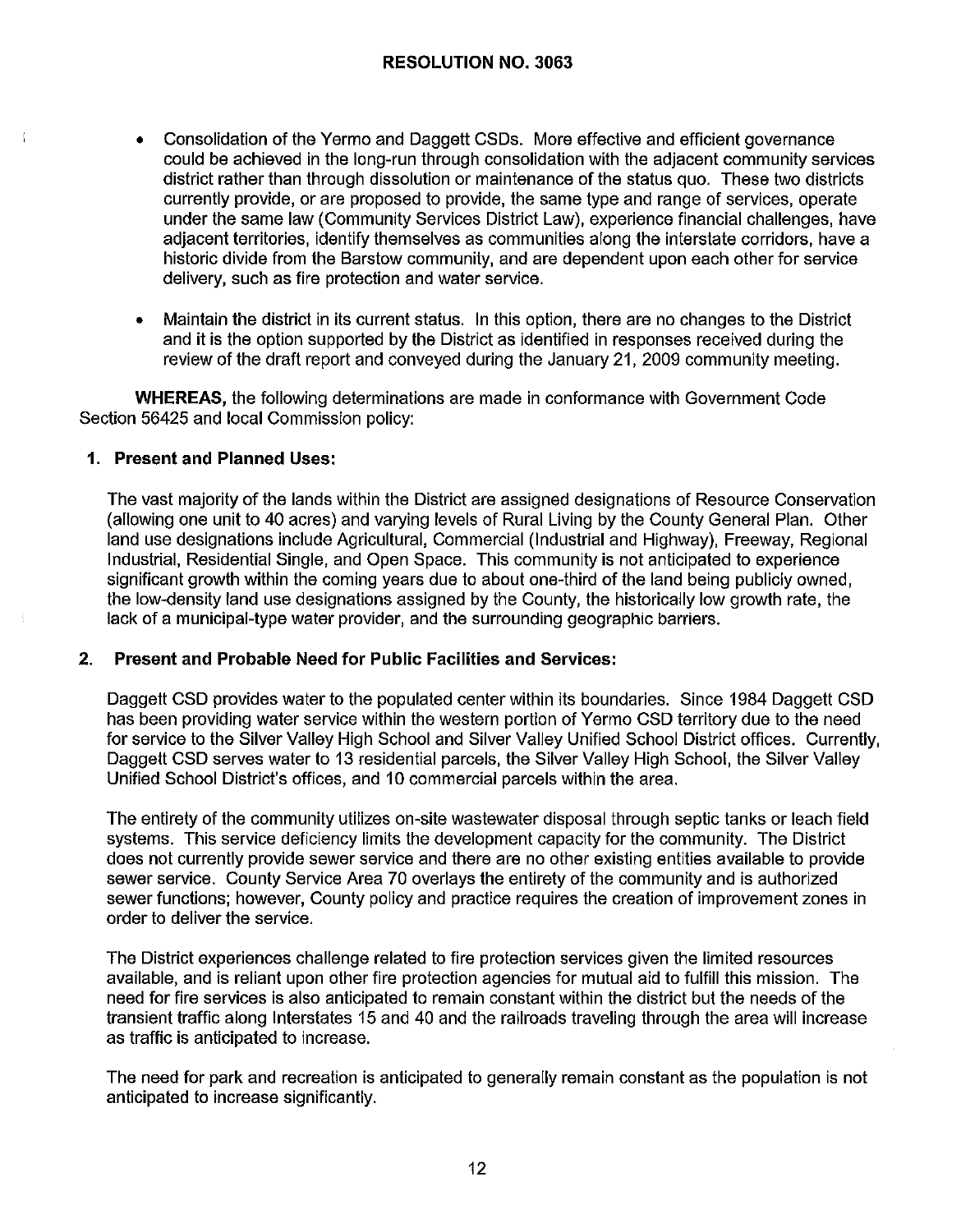The need for streetlighting is also anticipated to remain generally constant. Southern California Edison owns the streetlights, and the district provides for payment of the utility costs for operation of the streetlights. There are no plans at this time to increase the number of the streetlights. There is no other existing service provider for streetlights in the area even though County Service Area 70 overlays the entirety of the community and is authorized streetlighling services, and the service is adequately provided. The future need for streetlights will increase as the population grows, dependent upon the implementation of the County's Night Sky Ordinance within this portion of the desert. The purpose of the Night Sky Ordinance is to encourage outdoor lighting practices and systems that will minimize light pollution, conserve energy, and curtail the degradation of the nighttime visual environment. Future developments may require public streetlights for major intersections for public safety purposes.

# **3. Present Capacity of Public Facilities and Adequacy of Public Services**

Daggett CSD generally meets the water needs of the community by the level of service provided. However, no water plans or studies were provided, therefore the quality of the facilities could not be determined.

The park and recreation services are adequately met by the District but they are generally dependent upon grants for improvements and construction.

The District is authorized by LAFCO to provide fire protection services. Daggett does not have a fire master plan or operational plan to reference in order to provide information on ISO ratings, average response times, personnel training and certifications, station additions or upgrades, and short and long-term goals. The continual transfer of funds for Daggett CSD from the other funds, including the enterprise activity of the District, to the fire activities could result in decrease in the level of service of both the other services and fire protection services.

The District experiences financial challenges stemming from lack of revenue in comparison to expenditures. Operations are funded by its share of the ad valorem property taxes and water charges. Fire protection and related activities comprise the largest expense and increase annually. Moreover, a comprehensive review of the District's finances could not be completed due to the lack of current audits and budgets. Further the District does not adhere to certain statutes related to finances of a community services district. Of concern to the Commission is the current and future viability of the District. A review of the financial documents indicates that the District does not receive enough incoming revenue to adequately support ongoing operations.

# **4. Social and Economic Communities of Interest:**

The social community of interest is the District and its residents. There is an intra-relational structure in place between the Yermo and Daggett Community Services Districts. This is due to their adjacent territories, their common service provision, identifying themselves as communities along the interstate corridors, having a historic divide from the Barstow community, and dependency upon each other for service delivery, such as fire protection and Daggett CSD's water service extension into Yermo CSD.

Economic communities of interest are the Interstate 15 and 40 corridors, Barstow-Daggett Airport, agriculture, power industries, the Marine Corps Yermo Annex, and the Silver Valley Unified School District.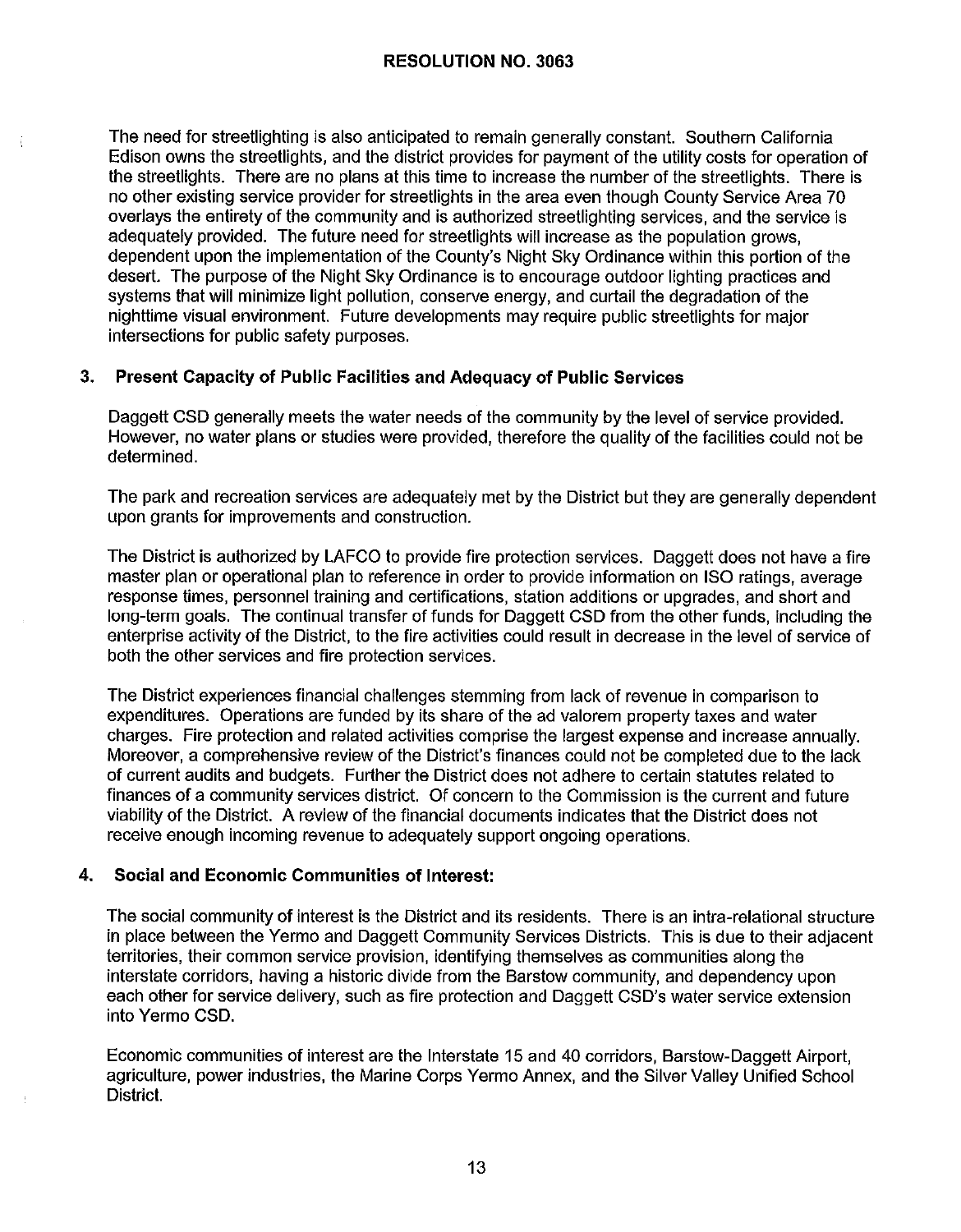#### **5. Additional Determinations**

- Legal advertisement of the Commission's consideration has been provided through publication in The Desert Dispatch through a publication of an 1/8<sup>th</sup> page legal ad, as required by law. In accordance with Commission Policy  $#27$ , an  $1/8<sup>th</sup>$  page legal ad was provided in lieu of individual notice because the service review for the community, in aggregate, would have exceeded 1,000 notices.
- As required by State Law, individual notification was provided to affected and interested agencies, County departments, and those agencies and individuals requesting mailed notice.
- Comments from landowners/registered voters and any affected agency were reviewed and considered by the Commission in making its determinations.

**WHEREAS,** pursuant to the provisions of Government Code Section 56425(i) the range of services provided by the Daggett Community Services District shall be limited to the following:

| <b>Daggett Community</b><br><b>Services District</b> | <b>FUNCTIONS</b><br>Water | <b>SERVICES</b><br>Retail, wholesale, domestic,<br>industrial, irrigation, fire protection,<br>sanitation |
|------------------------------------------------------|---------------------------|-----------------------------------------------------------------------------------------------------------|
|                                                      | <b>Fire Protection</b>    | Structural, watershed,<br>suppression, prevention                                                         |
|                                                      | Streetlighting            | Streetlighting                                                                                            |
|                                                      | Park and Recreation       | Local park development,<br>operation, maintenance                                                         |

**WHEREAS,** having reviewed and considered the findings as outlined above, the Commission determines to expand the sphere of influence to encompass the combined existing spheres of influence of the Daggett and Yermo Community Services Districts creating a single sphere for the two agencies; expand the sphere of influence to include area west of Daggett Community Services District in the southwest quarter of Section 13 of T09N,R01W; expand the sphere of influence to include area east of the Barstow Marine Corps Base - Yermo Annex; and expand the sphere of influence to include areas north of Yermo Community Services District, as outlined on the attached exhibits to this resolution.

**NOW, THEREFORE, BE IT RESOLVED** by the Local Agency Formation Commission of the County of San Bernardino, State of California, that this Commission shall consider this to be the sphere of influence for the Daggett Community Services District; it being fully understood that establishment of such a sphere of influence is a policy declaration of this Commission based on existing facts and circumstances which, although not readily changed, may be subject to review and change in the event a future significant change of circumstances so warrants;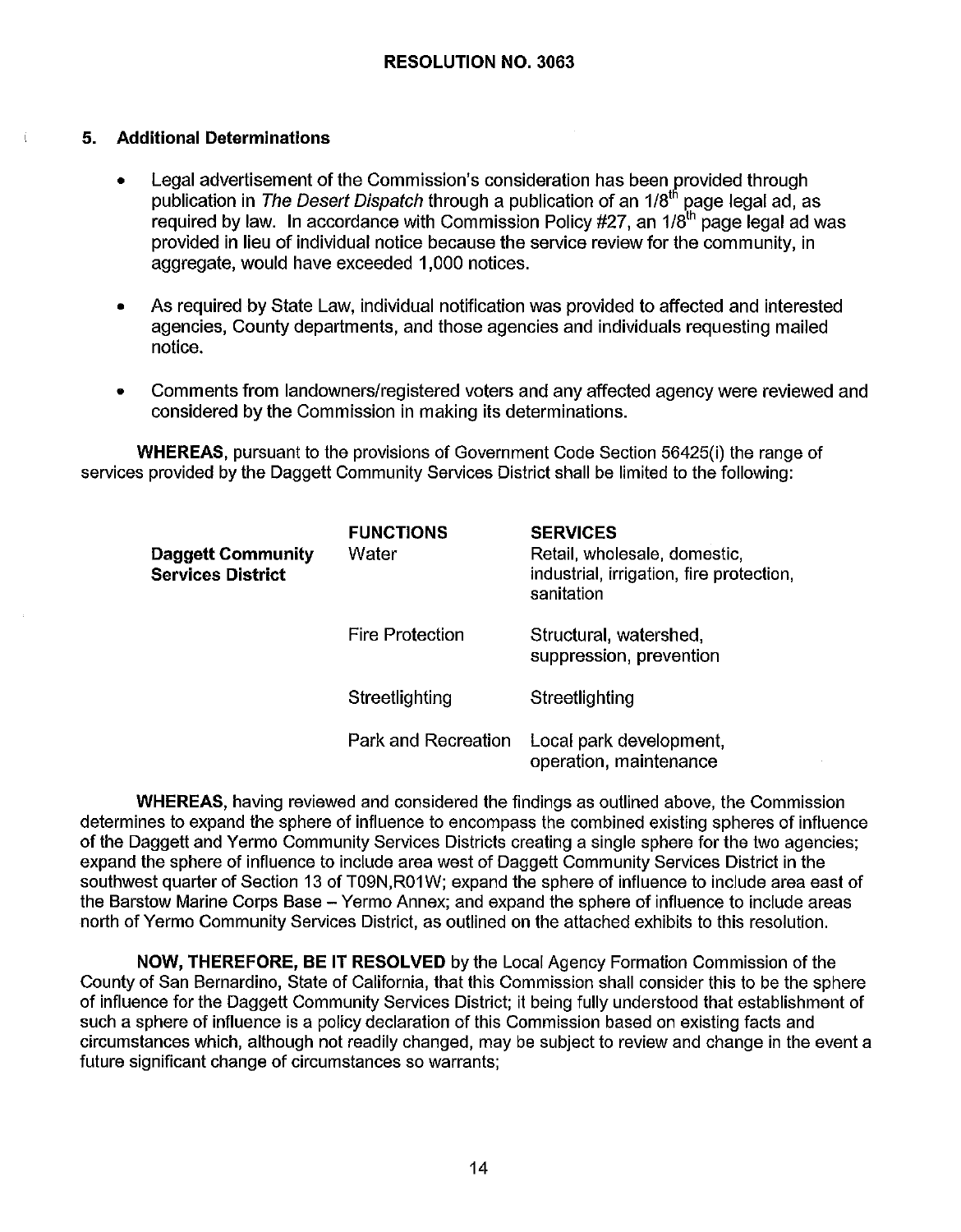BE IT FURTHER RESOLVED that the Local Agency Formation Commission of the County of San Bernardino, State of California, does hereby determine that Daggett Community Services District shall indemnify, defend, and hold harmless the Local Agency Formation Commission of the County of San Bernardino from any legal expense, legal action, or judgment arising out of the Commission's affirmation of the sphere of influence, including any reimbursement of legal fees and costs incurred by the Commission.

THIS ACTION APPROVED AND ADOPTED by the Local Agency Formation Commission of the County of San Bernardino by the following vote:

| AYES:          |                            | <b>COMMISSIONERS: Cox, Curatalo, Derry, McCallon, Mitzelfelt,</b><br>Nuaimi, Pearson |  |  |  |
|----------------|----------------------------|--------------------------------------------------------------------------------------|--|--|--|
| <b>NOES:</b>   | <b>COMMISSIONERS: None</b> |                                                                                      |  |  |  |
| <b>ABSENT:</b> |                            | <b>COMMISSIONERS:</b> Biane (Commissioner Derry voting in his stead)                 |  |  |  |
|                |                            |                                                                                      |  |  |  |

**STATE OF CALIFORNIA** 

Ť.

 $\overline{\phantom{a}}$  ss.

 $\mathcal{E}$ 

€

**COUNTY OF SAN BERNARDINO** 

I, KATHLEEN ROLLINGS-McDONALD, Executive Officer of the Local Agency Formation Commission of the County of San Bernardino, California, do hereby certify this record to be a full, true, and correct copy of the action taken by said Commission, by vote of the members present, as the same appears in the Official Minutes of said Commission at its meeting of July 15, 2009,

DATED: July 16, 2009

EEN ROLLINGS-McDONALD. **Executive Officer**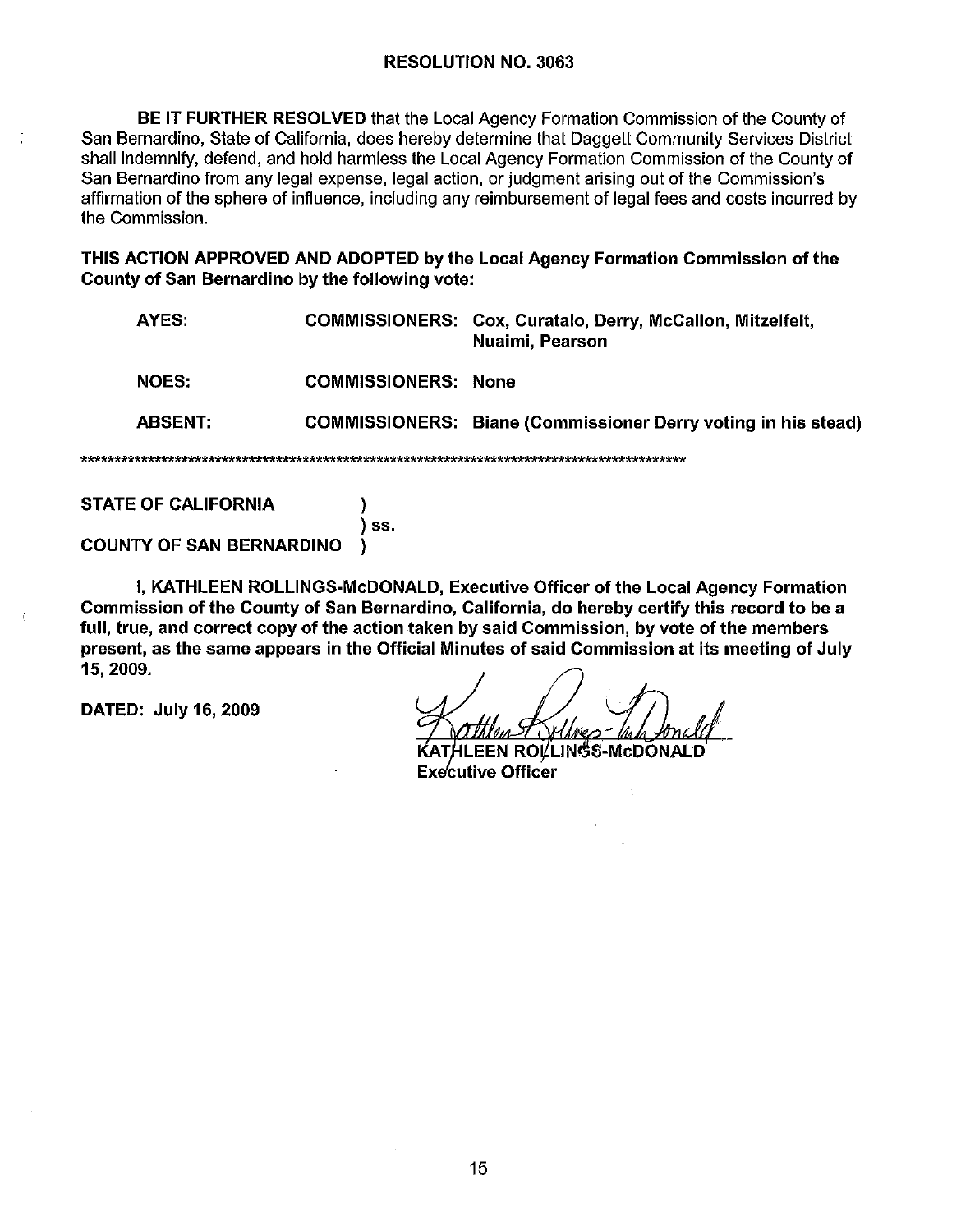

**EXHIBITA** 

**EXHIBIT**  $\mathbf{r}$ 

 $\mathbf{r}$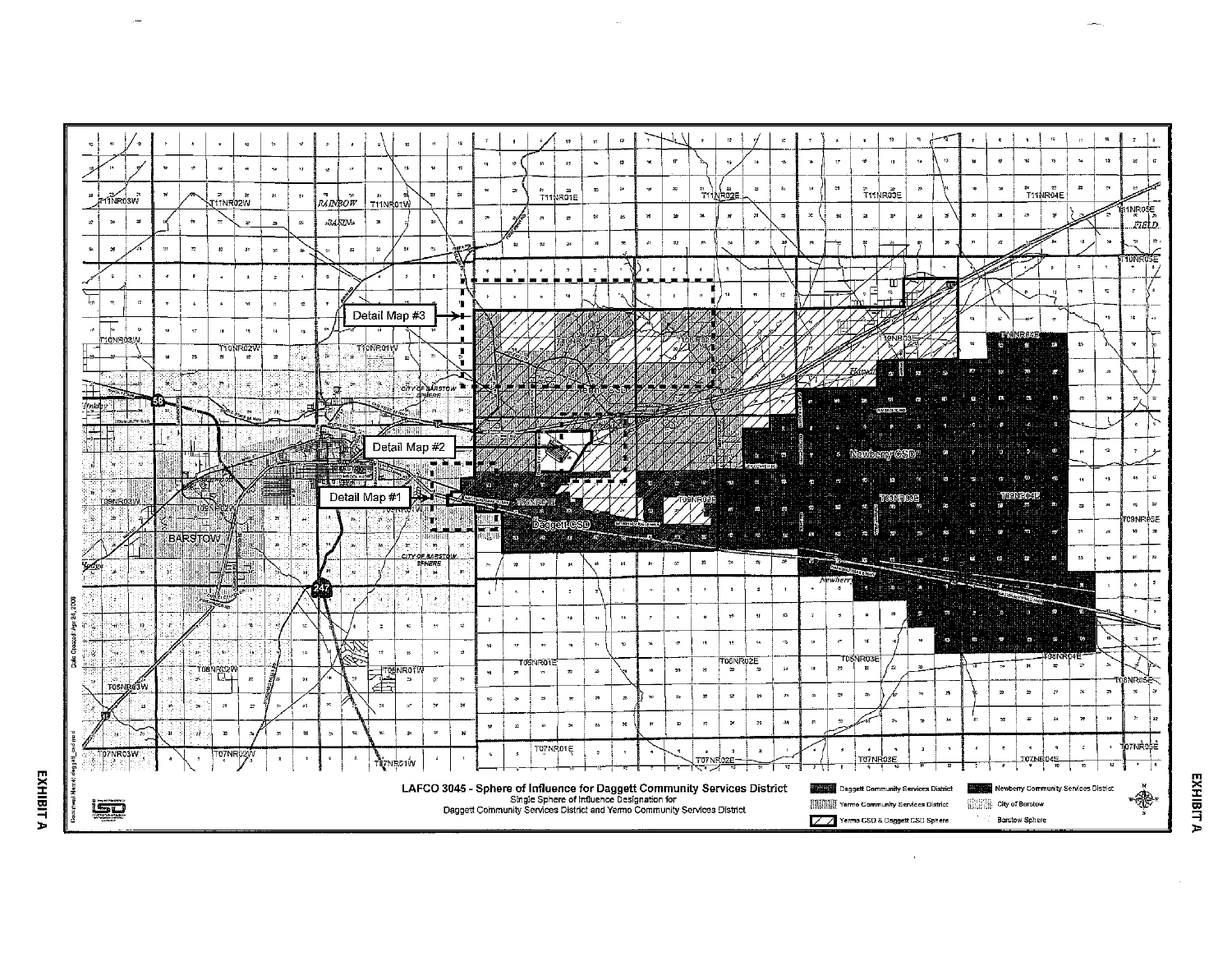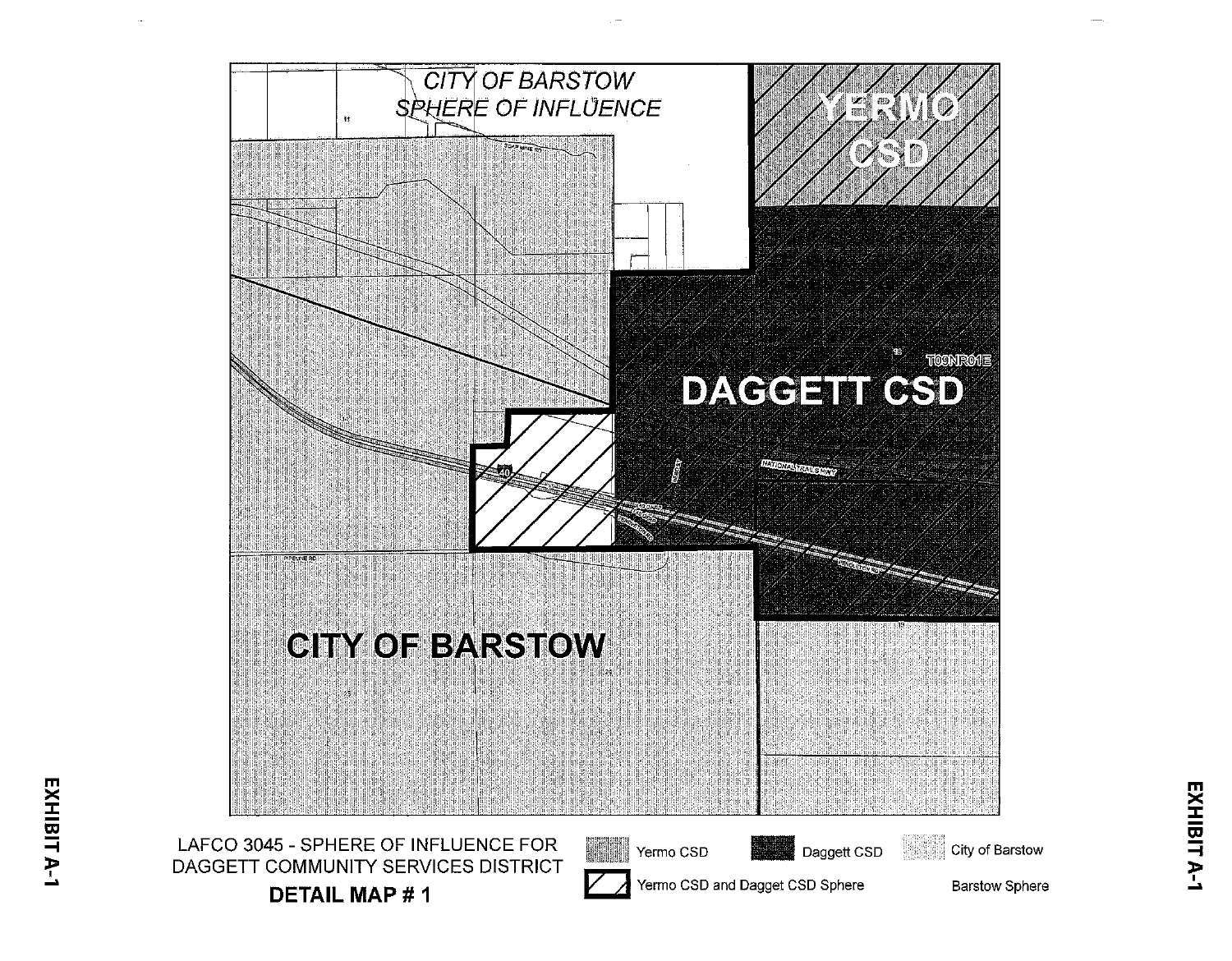# LAFCO 3045 - Sphere of Influence for Daggett Community Services District - Detail Map #2